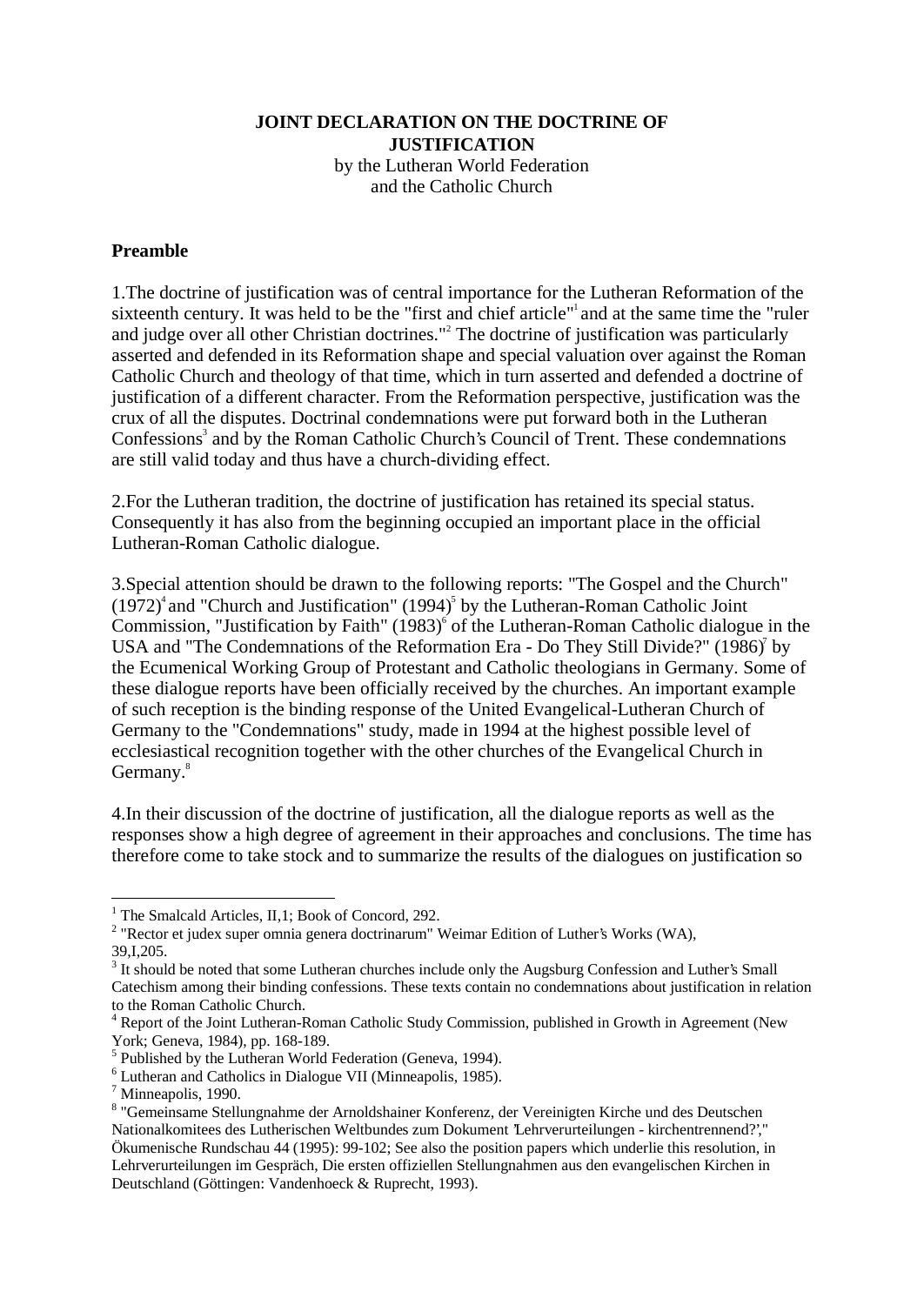that our churches may be informed about the overall results of this dialogue with the necessary accuracy and brevity, and thereby be enabled to make binding decisions.

5.The present Joint Declaration has this intention: namely, to show that on the basis of their dialogue the subscribing Lutheran churches and the Roman Catholic Church<sup>9</sup> are now able to articulate a common understanding of our justification by God's grace through faith in Christ. It does not cover all that either church teaches about justification; it does encompass a consensus on basic truths of the doctrine of justification and shows that the remaining differences in its explication are no longer the occasion for doctrinal condemnations.

6.Our Declaration is not a new, independent presentation alongside the dialogue reports and documents to date, let alone a replacement of them. Rather, as the appendix of sources shows, it makes repeated reference to them and their arguments.

7.Like the dialogues themselves, this Joint Declaration rests on the conviction that in overcoming the earlier controversial questions and doctrinal condemnations, the churches neither take the condemnations lightly nor do they disavow their own past. On the contrary, this Declaration is shaped by the conviction that in their respective histories our churches have come to new insights. Developments have taken place which not only make possible, but also require the churches to examine the divisive questions and condemnations and see them in a new light.

### **1. Biblical Message of Justification**

8.Our common way of listening to the word of God in Scripture has led to such new insights. Together we hear the gospel that "God so loved the world that he gave his only Son, so that everyone who believes in him may not perish but may have eternal life" (Jn 3:16). This good news is set forth in Holy Scripture in various ways. In the Old Testament we listen to God's word about human sinfulness (Ps 51:1-5; Dan 9:5f; Eccl/Qo 8:9f; Ezra 9:6f) and human disobedience (Gen 3:1-19; Neh 9:16f,26) as well as of God's "righteousness" (Isa 46:13; 51:5-8; 56:1 [cf. 53:11]; Jer 9:24) and "judgment" (Eccl/Qo 12:14; Ps 9:5f; 76:7-9).

9.In the New Testament diverse treatments of "righteousness" and "justification" are found in the writings of Matthew (5:10; 6:33; 21:32), John (16:8-11), Hebrews (5:3; 10:37f), and James  $(2:14-26)$ .<sup>10</sup> In Paul's letters also, the gift of salvation is described in various ways, among others: "for freedom Christ has set us free" (Gal 5:1-13; cf. Rom 6:7), "reconciled to God" (2 Cor 5:18-21; cf. Rom 5:11), "peace with God" (Rom 5:1), "new creation" (2 Cor 5:17), "alive to God in Christ Jesus" (Rom 6:11,23), or "sanctified in Christ Jesus" (cf. 1 Cor 1:2; 1:30; 2 Cor 1:1). Chief among these is the "justification" of sinful human beings by God's grace through faith (Rom 3:23-25), which came into particular prominence in the Reformation period.

10.Paul sets forth the gospel as the power of God for salvation of the person who has fallen under the power of sin, as the message that proclaims that "the righteousness of God is

 $\overline{a}$ <sup>9</sup> The word "church" is used in this Declaration to reflect the self-understandings of the participating churches, without intending to resolve all the ecclesiological issues related to this term.

<sup>&</sup>lt;sup>10</sup> Cf. "Malta Report," paras. 26-30; Justification by Faith, paras. 122-147. At the request of the US dialogue on justification, the non-Pauline New Testament texts were addressed in Righteousness in the New Testament, by John Reumann, with responses by Joseph A. Fitzmyer and Jerome D. Quinn (Philadelphia; New York:1982), pp. 124-180. The results of this study were summarized in the dialogue report Justification by Faith in paras. 139-142.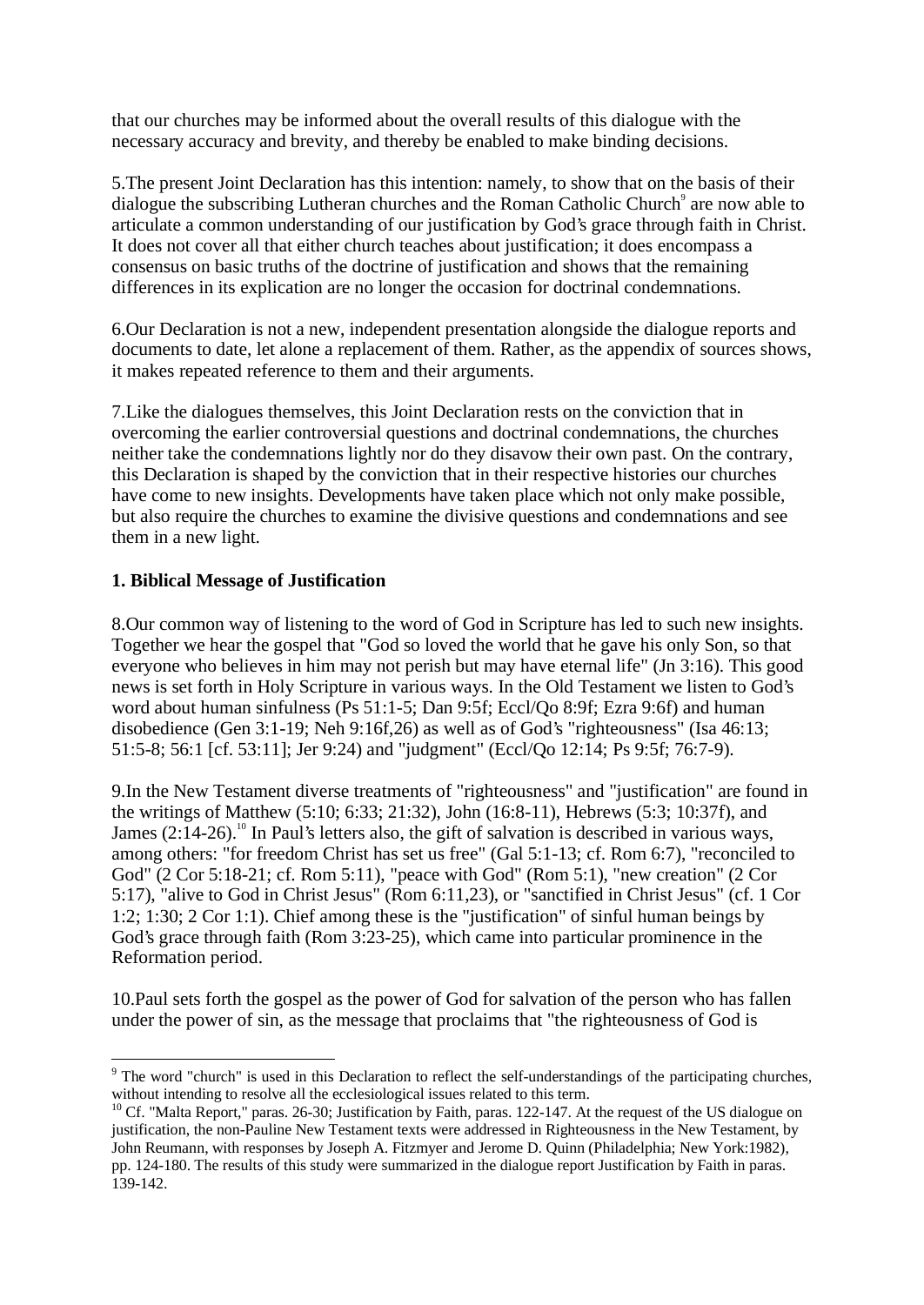revealed through faith for faith" (Rom 1:16f) and that grants "justification" (Rom 3:21-31). He proclaims Christ as "our righteousness" (1 Cor 1:30), applying to the risen Lord what Jeremiah proclaimed about God himself (Jer 23:6). In Christ's death and resurrection all dimensions of his saving work have their roots for he is "our Lord, who was put to death for our trespasses and raised for our justification" (Rom 4:25). All human beings are in need of God's righteousness, "since all have sinned and fall short of the glory of God" (Rom 3:23; cf. Rom 1:18-3:20; 11:32; Gal 3:22). In Galatians (3:6) and Romans (4:3-9), Paul understands Abraham's faith (Gen 15:6) as faith in the God who justifies the sinner (Rom 4:5) and calls upon the testimony of the Old Testament to undergird his gospel that this righteousness will be reckoned to all who, like Abraham, trust in God's promise. "For the righteous will live by faith (Hab 2:4; cf. Gal 3:11; Rom 1:17). In Paul's letters, God's righteousness is also God's power for those who have faith (Rom 1:16f; 2 Cor 5:21). In Christ he makes it our righteousness (2 Cor 5:21). Justification becomes ours through Christ Jesus "whom God put forward as a sacrifice of atonement by his blood, effective through faith" (Rom 3:25; see 3:21-28). "For by grace you have been saved through faith, and this is not your own doing; it is the gift of God - not the result of works" (Eph 2:8f).

11.Justification is the forgiveness of sins (cf. Rom 3:23-25; Acts 13:39; Lk 18:14), liberation from the dominating power of sin and death (Rom 5:12-21) and from the curse of the law (Gal 3:10-14). It is acceptance into communion with God: already now, but then fully in God's coming kingdom (Rom 5:1f). It unites with Christ and with his death and resurrection (Rom 6:5). It occurs in the reception of the Holy Spirit in baptism and incorporation into the one body (Rom 8:1f, 9f; I Cor 12:12f). All this is from God alone, for Christ's sake, by grace, through faith in "the gospel of God's Son" (Rom 1:1-3).

12.The justified live by faith that comes from the Word of Christ (Rom 10:17) and is active through love (Gal 5:6), the fruit of the Spirit (Gal 5:22f). But since the justified are assailed from within and without by powers and desires (Rom 8:35-39; Gal 5:16-21) and fall into sin (1 Jn 1:8,10), they must constantly hear God's promises anew, confess their sins (1 Jn 1:9), participate in Christ's body and blood, and be exhorted to live righteously in accord with the will of God. That is why the Apostle says to the justified: "Work out your own salvation with fear and trembling; for it is God who is at work in you, enabling you both to will and to work for his good pleasure" (Phil 2:12f). But the good news remains: "there is now no condemnation for those who are in Christ Jesus" (Rom 8:1), and in whom Christ lives (Gal 2:20). Christ's "act of righteousness leads to justification and life for all" (Rom 5:18).

### **2. The Doctrine of Justification as Ecumenical Problem**

13.Opposing interpretations and applications of the biblical message of justification were in the sixteenth century a principal cause of the division of the Western church and led as well to doctrinal condemnations. A common understanding of justification is therefore fundamental and indispensable to overcoming that division. By appropriating insights of recent biblical studies and drawing on modern investigations of the history of theology and dogma, the post-Vatican II ecumenical dialogue has led to a notable convergence concerning justification, with the result that this Joint Declaration is able to formulate a consensus on basic truths concerning the doctrine of justification. In light of this consensus, the corresponding doctrinal condemnations of the sixteenth century do not apply to today's partner.

#### **3. The Common Understanding of Justification**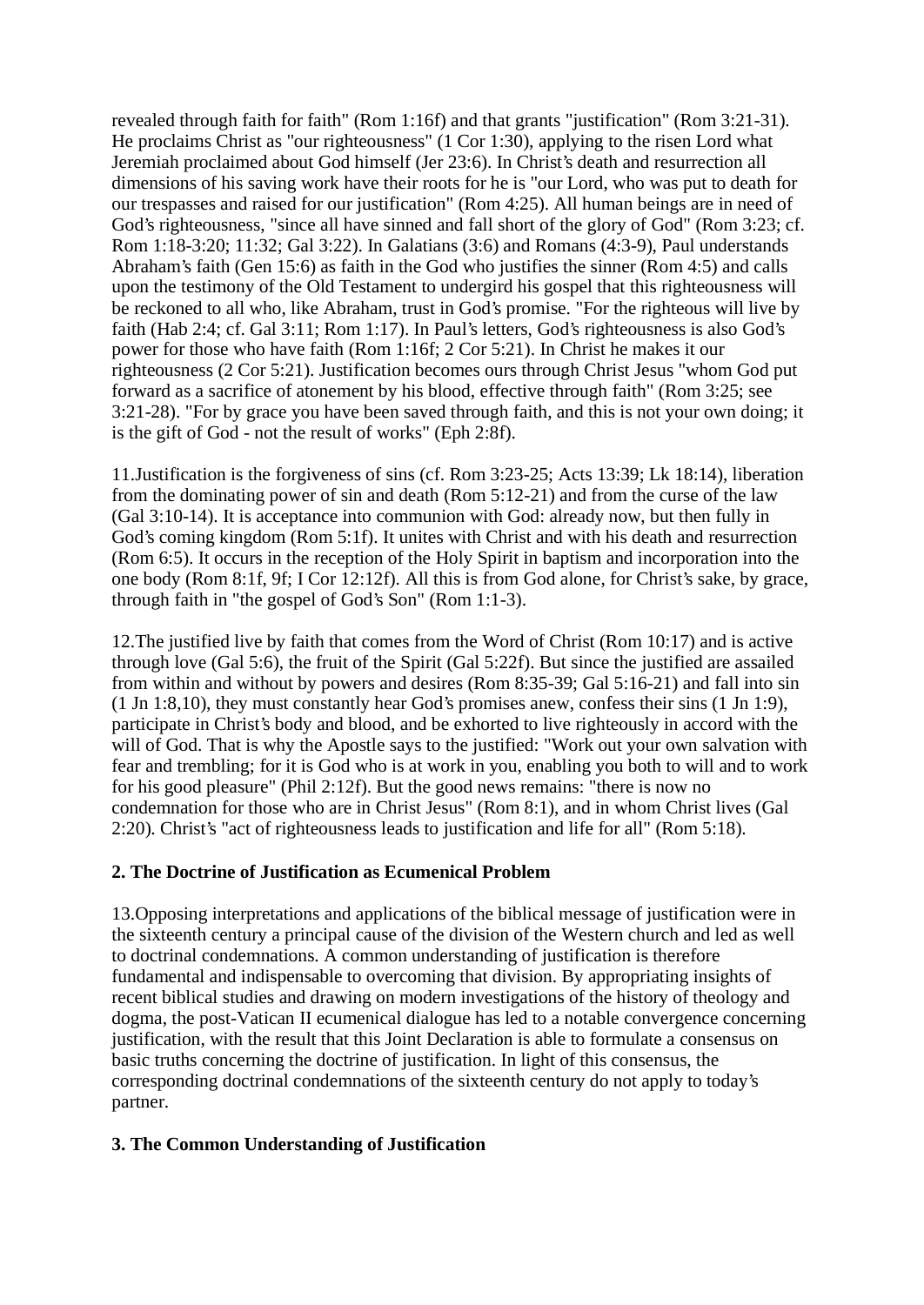14.The Lutheran churches and the Roman Catholic Church have together listened to the good news proclaimed in Holy Scripture. This common listening, together with the theological conversations of recent years, has led to a shared understanding of justification. This encompasses a consensus in the basic truths; the differing explications in particular statements are compatible with it.

15.In faith we together hold the conviction that justification is the work of the triune God. The Father sent his Son into the world to save sinners. The foundation and presupposition of justification is the incarnation, death, and resurrection of Christ. Justification thus means that Christ himself is our righteousness, in which we share through the Holy Spirit in accord with the will of the Father. Together we confess: By grace alone, in faith in Christ's saving work and not because of any merit on our part, we are accepted by God and receive the Holy Spirit, who renews our hearts while equipping and calling us to good works. $11$ 

16.All people are called by God to salvation in Christ. Through Christ alone are we justified, when we receive this salvation in faith. Faith is itself God's gift through the Holy Spirit who works through word and sacrament in the community of believers and who, at the same time, leads believers into that renewal of life which God will bring to completion in eternal life.

17.We also share the conviction that the message of justification directs us in a special way towards the heart of the New Testament witness to God's saving action in Christ: it tells us that as sinners our new life is solely due to the forgiving and renewing mercy that God imparts as a gift and we receive in faith, and never can merit in any way.

18.Therefore the doctrine of justification, which takes up this message and explicates it, is more than just one part of Christian doctrine. It stands in an essential relation to all truths of faith, which are to be seen as internally related to each other. It is an indispensable criterion which constantly serves to orient all the teaching and practice of our churches to Christ. When Lutherans emphasize the unique significance of this criterion, they do not deny the interrelation and significance of all truths of faith. When Catholics see themselves as bound by several criteria, they do not deny the special function of the message of justification. Lutherans and Catholics share the goal of confessing Christ in all things, who alone is to be trusted above all things as the one Mediator (1 Tim 2:5f) through whom God in the Holy Spirit gives himself and pours out his renewing gifts. [cf. Sources for section 3].

### **4. Explicating the Common Understanding of Justification**

### **4.1 Human Powerlessness and Sin in Relation to Justification**

19.We confess together that all persons depend completely on the saving grace of God for their salvation. The freedom they possess in relation to persons and the things of this world is no freedom in relation to salvation, for as sinners they stand under God's judgment and are incapable of turning by themselves to God to seek deliverance, of meriting their justification before God, or of attaining salvation by their own abilities. Justification takes place solely by God's grace. Because Catholics and Lutherans confess this together, it is true to say:

20.When Catholics say that persons "cooperate" in preparing for and accepting justification by consenting to God's justifying action, they see such personal consent as itself an effect of grace, not as an action arising from innate human abilities.

 $\overline{a}$ <sup>11</sup> "All Under One Christ," para. 14, in Growth in Agreement, 241-247.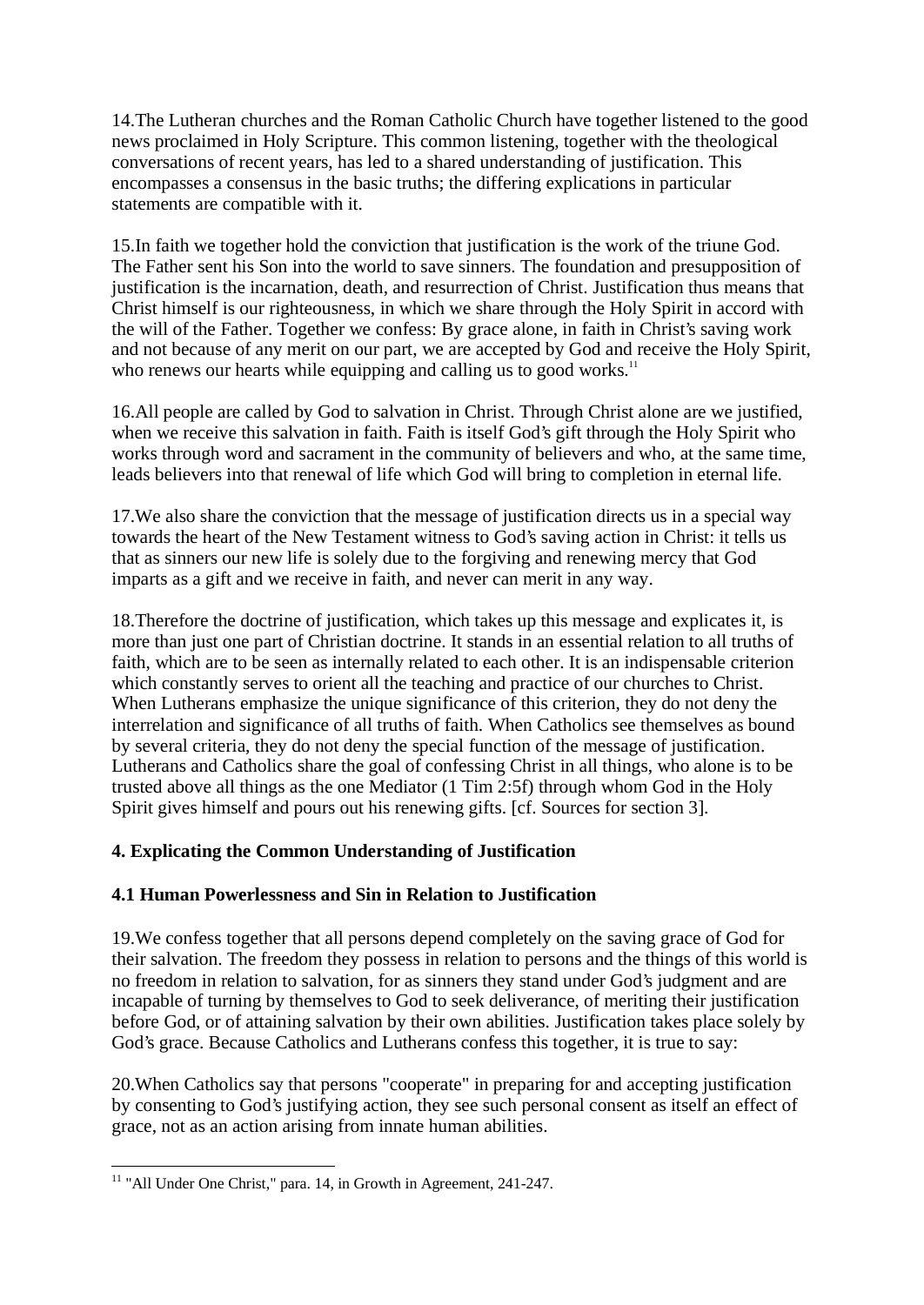21.According to Lutheran teaching, human beings are incapable of cooperating in their salvation, because as sinners they actively oppose God and his saving action. Lutherans do not deny that a person can reject the working of grace. When they emphasize that a person can only receive (mere passive) justification, they mean thereby to exclude any possibility of contributing to one's own justification, but do not deny that believers are fully involved personally in their faith, which is effected by God's Word. [cf. Sources for 4.1].

### **4.2 Justification as Forgiveness of Sins and Making Righteous**

22.We confess together that God forgives sin by grace and at the same time frees human beings from sin's enslaving power and imparts the gift of new life in Christ. When persons come by faith to share in Christ, God no longer imputes to them their sin and through the Holy Spirit effects in them an active love. These two aspects of God's gracious action are not to be separated, for persons are by faith united with Christ, who in his person is our righteousness (1 Cor 1:30): both the forgiveness of sin and the saving presence of God himself. Because Catholics and Lutherans confess this together, it is true to say that:

23.When Lutherans emphasize that the righteousness of Christ is our righteousness, their intention is above all to insist that the sinner is granted righteousness before God in Christ through the declaration of forgiveness and that only in union with Christ is one's life renewed. When they stress that God's grace is forgiving love ("the favor of  $God^{\prime\prime 2}$ ), they do not thereby deny the renewal of the Christian's life. They intend rather to express that justification remains free from human cooperation and is not dependent on the life-renewing effects of grace in human beings.

24.When Catholics emphasize the renewal of the interior person through the reception of grace imparted as a gift to the believer, $13$  they wish to insist that God's forgiving grace always brings with it a gift of new life, which in the Holy Spirit becomes effective in active love. They do not thereby deny that God's gift of grace in justification remains independent of human cooperation. [cf. Sources for section 4.2].

# **4.3 Justification by Faith and through Grace**

25.We confess together that sinners are justified by faith in the saving action of God in Christ. By the action of the Holy Spirit in baptism, they are granted the gift of salvation, which lays the basis for the whole Christian life. They place their trust in God's gracious promise by justifying faith, which includes hope in God and love for him. Such a faith is active in love and thus the Christian cannot and should not remain without works. But whatever in the justified precedes or follows the free gift of faith is neither the basis of justification nor merits it.

26.According to Lutheran understanding, God justifies sinners in faith alone (sola fide). In faith they place their trust wholly in their Creator and Redeemer and thus live in communion with him. God himself effects faith as he brings forth such trust by his creative word. Because God's act is a new creation, it affects all dimensions of the person and leads to a life in hope and love. In the doctrine of "justification by faith alone," a distinction but not a separation is made between justification itself and the renewal of one's way of life that necessarily follows from justification and without which faith does not exist. Thereby the basis is indicated from

<sup>1</sup>  $12$  Cf. WA 8:106; American Edition 32:227.

<sup>&</sup>lt;sup>13</sup> Cf. DS 1528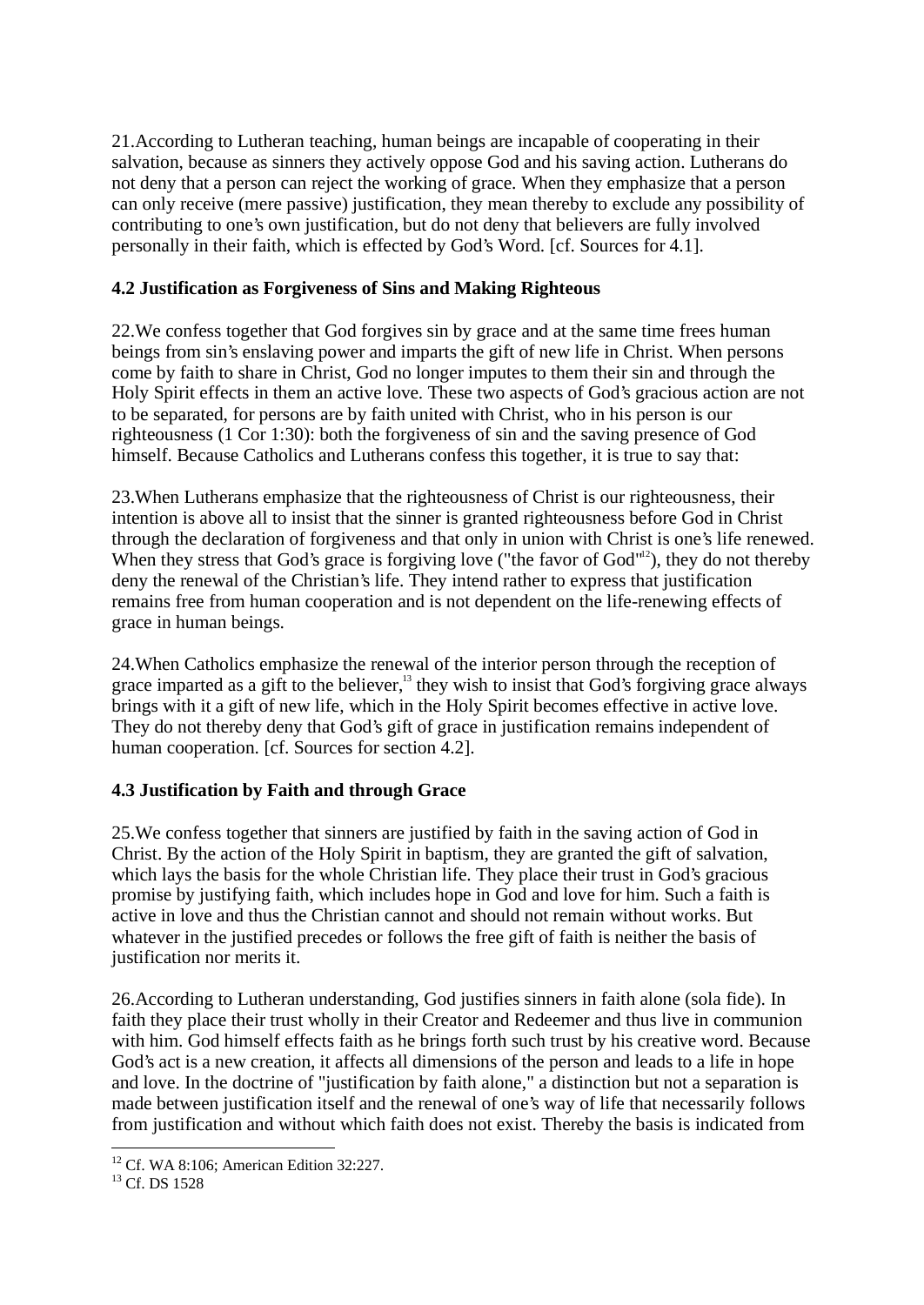which the renewal of life proceeds, for it comes forth from the love of God imparted to the person in justification. Justification and renewal are joined in Christ, who is present in faith.

27.The Catholic understanding also sees faith as fundamental in justification. For without faith, no justification can take place. Persons are justified through baptism as hearers of the word and believers in it. The justification of sinners is forgiveness of sins and being made righteous by justifying grace, which makes us children of God. In justification the righteous receive from Christ faith, hope, and love and are thereby taken into communion with him.<sup>14</sup> This new personal relation to God is grounded totally on God's graciousness and remains constantly dependent on the salvific and creative working of this gracious God, who remains true to himself, so that one can rely upon him. Thus justifying grace never becomes a human possession to which one could appeal over against God. While Catholic teaching emphasizes the renewal of life by justifying grace, this renewal in faith, hope, and love is always dependent on God's unfathomable grace and contributes nothing to justification about which one could boast before God (Rom 3:27). [See Sources for section 4.3].

### **4.4 The Justified as Sinner**

28.We confess together that in baptism the Holy Spirit unites one with Christ, justifies, and truly renews the person. But the justified must all through life constantly look to God's unconditional justifying grace. They also are continuously exposed to the power of sin still pressing its attacks (cf. Rom 6:12-14) and are not exempt from a lifelong struggle against the contradiction to God within the selfish desires of the old Adam (cf. Gal 5:16; Rom 7:7-10). The justified also must ask God daily for forgiveness as in the Lord's Prayer (Mt. 6:12; 1 Jn 1:9), are ever again called to conversion and penance, and are ever again granted forgiveness.

29.Lutherans understand this condition of the Christian as a being "at the same time righteous and sinner." Believers are totally righteous, in that God forgives their sins through Word and Sacrament and grants the righteousness of Christ which they appropriate in faith. In Christ, they are made just before God. Looking at themselves through the law, however, they recognize that they remain also totally sinners. Sin still lives in them (1 Jn 1:8; Rom 7:17,20), for they repeatedly turn to false gods and do not love God with that undivided love which God requires as their Creator (Deut 6:5; Mt 22:36-40 pr.). This contradiction to God is as such truly sin. Nevertheless, the enslaving power of sin is broken on the basis of the merit of Christ. It no longer is a sin that "rules" the Christian for it is itself "ruled" by Christ with whom the justified are bound in faith. In this life, then, Christians can in part lead a just life. Despite sin, the Christian is no longer separated from God, because in the daily return to baptism, the person who has been born anew by baptism and the Holy Spirit has this sin forgiven. Thus this sin no longer brings damnation and eternal death.<sup>15</sup> Thus, when Lutherans say that justified persons are also sinners and that their opposition to God is truly sin, they do not deny that, despite this sin, they are not separated from God and that this sin is a "ruled" sin. In these affirmations, they are in agreement with Roman Catholics, despite the difference in understanding sin in the justified.

30.Catholics hold that the grace of Jesus Christ imparted in baptism takes away all that is sin "in the proper sense" and that is "worthy of damnation" (Rom 8:1).<sup>16</sup> There does, however, remain in the person an inclination (concupiscence) which comes from sin and presses toward sin. Since, according to Catholic conviction, human sins always involve a personal

 $\overline{a}$  $14$  Cf. DS 1530.

<sup>&</sup>lt;sup>15</sup> Cf. Apology II:38-45; Book of Concord, 105f.

 $^{16}$  Cf. DS 1515.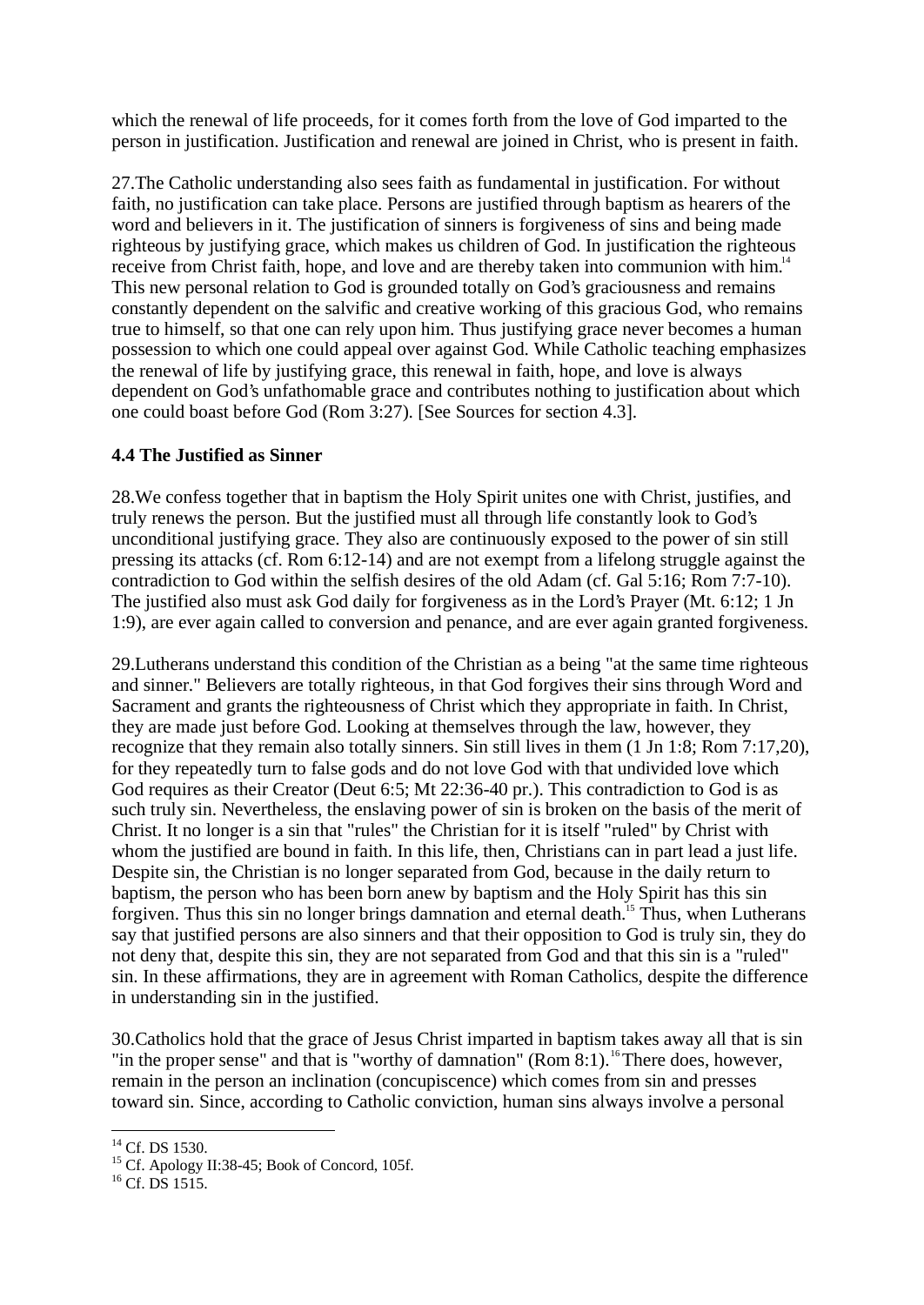element and since this element is lacking in this inclination, Catholics do not see this inclination as sin in an authentic sense. They do not thereby deny that this inclination does not correspond to God's original design for humanity and that it is objectively in contradiction to God and remains one's enemy in lifelong struggle. Grateful for deliverance by Christ, they underscore that this inclination in contradiction to God does not merit the punishment of eternal death<sup>17</sup> and does not separate the justified person from God. But when individuals voluntarily separate themselves from God, it is not enough to return to observing the commandments, for they must receive pardon and peace in the Sacrament of Reconciliation through the word of forgiveness imparted to them in virtue of God's reconciling work in Christ. [See Sources for section 4.4].

## **4.5 Law and Gospel**

31.We confess together that persons are justified by faith in the gospel "apart from works prescribed by the law" (Rom 3:28). Christ has fulfilled the law and by his death and resurrection has overcome it as a way to salvation. We also confess that God's commandments retain their validity for the justified and that Christ has by his teaching and example expressed God's will which is a standard for the conduct of the justified also.

32.Lutherans state that the distinction and right ordering of law and gospel is essential for the understanding of justification. In its theological use, the law is demand and accusation. Throughout their lives, all persons, Christians also, in that they are sinners, stand under this accusation which uncovers their sin so that, in faith in the gospel, they will turn unreservedly to the mercy of God in Christ, which alone justifies them.

33.Because the law as a way to salvation has been fulfilled and overcome through the gospel, Catholics can say that Christ is not a lawgiver in the manner of Moses. When Catholics emphasize that the righteous are bound to observe God's commandments, they do not thereby deny that through Jesus Christ God has mercifully promised to his children the grace of eternal life.18 [See Sources for section 4.5].

### **4.6 Assurance of Salvation**

34.We confess together that the faithful can rely on the mercy and promises of God. In spite of their own weakness and the manifold threats to their faith, on the strength of Christ's death and resurrection they can build on the effective promise of God's grace in Word and Sacrament and so be sure of this grace.

35.This was emphasized in a particular way by the Reformers: in the midst of temptation, believers should not look to themselves but look solely to Christ and trust only him. In trust in God's promise they are assured of their salvation, but are never secure looking at themselves.

36.Catholics can share the concern of the Reformers to ground faith in the objective reality of Christ's promise, to look away from one's own experience, and to trust in Christ's forgiving word alone (cf. Mt 16:19; 18:18). With the Second Vatican Council, Catholics state: to have faith is to entrust oneself totally to God,<sup>19</sup> who liberates us from the darkness of sin and death

 $\overline{a}$  $17$  Cf. DS 1515.

 $18$  Cf. DS 1545.

<sup>19</sup> Cf. DV 5.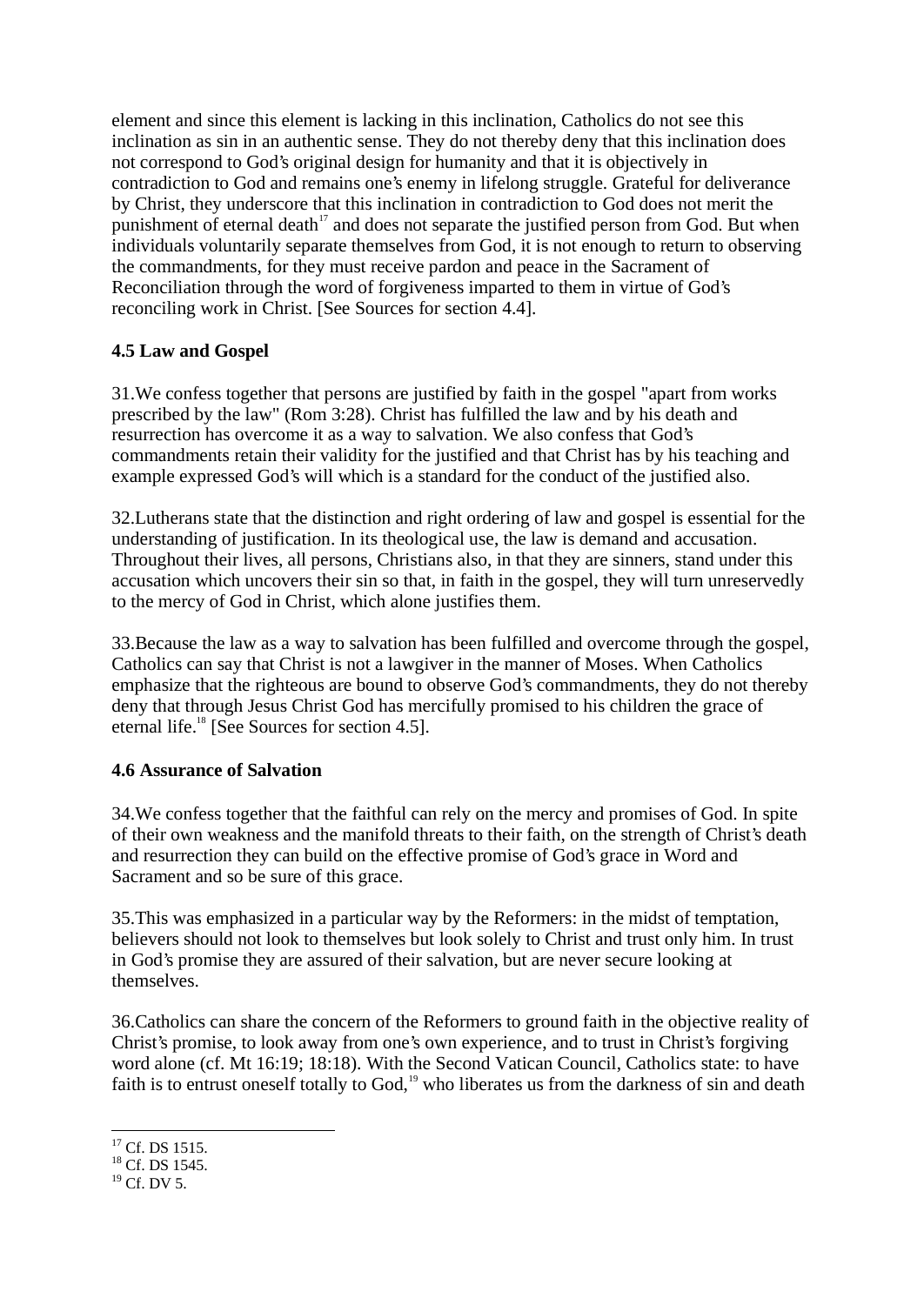and awakens us to eternal life.<sup>20</sup> In this sense, one cannot believe in God and at the same time consider the divine promise untrustworthy. No one may doubt God's mercy and Christ's merit. Every person, however, may be concerned about his salvation when he looks upon his own weaknesses and shortcomings. Recognizing his own failures, however, the believer may yet be certain that God intends his salvation. [See Sources for section 4.6].

# **4.7 The Good Works of the Justified**

37.We confess together that good works - a Christian life lived in faith, hope and love follow justification and are its fruits. When the justified live in Christ and act in the grace they receive, they bring forth, in biblical terms, good fruit. Since Christians struggle against sin their entire lives, this consequence of justification is also for them an obligation they must fulfill. Thus both Jesus and the apostolic Scriptures admonish Christians to bring forth the works of love.

38.According to Catholic understanding, good works, made possible by grace and the working of the Holy Spirit, contribute to growth in grace, so that the righteousness that comes from God is preserved and communion with Christ is deepened. When Catholics affirm the "meritorious" character of good works, they wish to say that, according to the biblical witness, a reward in heaven is promised to these works. Their intention is to emphasize the responsibility of persons for their actions, not to contest the character of those works as gifts, or far less to deny that justification always remains the unmerited gift of grace.

39.The concept of a preservation of grace and a growth in grace and faith is also held by Lutherans. They do emphasize that righteousness as acceptance by God and sharing in the righteousness of Christ is always complete. At the same time, they state that there can be growth in its effects in Christian living. When they view the good works of Christians as the fruits and signs of justification and not as one's own "merits", they nevertheless also understand eternal life in accord with the New Testament as unmerited "reward" in the sense of the fulfillment of God's promise to the believer. [See Sources for section 4.7].

# **5. The Significance and Scope of the Consensus Reached**

40.The understanding of the doctrine of justification set forth in this Declaration shows that a consensus in basic truths of the doctrine of justification exists between Lutherans and Catholics. In light of this consensus the remaining differences of language, theological elaboration, and emphasis in the understanding of justification described in paras. 18 to 39 are acceptable. Therefore the Lutheran and the Catholic explications of justification are in their difference open to one another and do not destroy the consensus regarding the basic truths.

41.Thus the doctrinal condemnations of the 16th century, in so far as they relate to the doctrine of justification, appear in a new light: The teaching of the Lutheran churches presented in this Declaration does not fall under the condemnations from the Council of Trent. The condemnations in the Lutheran Confessions do not apply to the teaching of the Roman Catholic Church presented in this Declaration.

 $\overline{a}$  $20$  Cf. DV 5.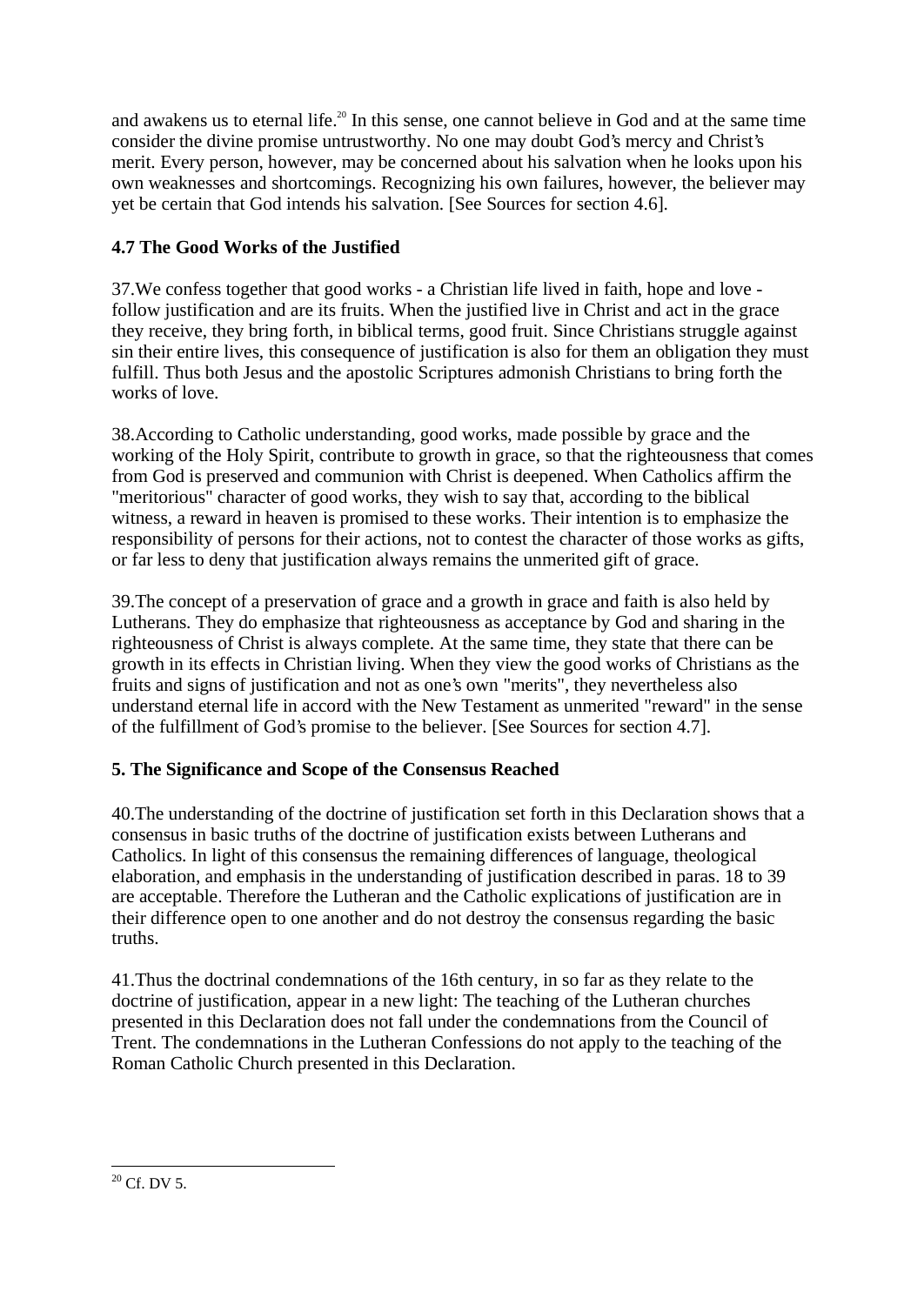42.Nothing is thereby taken away from the seriousness of the condemnations related to the doctrine of justification. Some were not simply pointless. They remain for us "salutary warnings" to which we must attend in our teaching and practice. $21$ 

43.Our consensus in basic truths of the doctrine of justification must come to influence the life and teachings of our churches. Here it must prove itself. In this respect, there are still questions of varying importance which need further clarification. These include, among other topics, the relationship between the Word of God and church doctrine, as well as ecclesiology, ecclesial authority, church unity, ministry, the sacraments, and the relation between justification and social ethics. We are convinced that the consensus we have reached offers a solid basis for this clarification. The Lutheran churches and the Roman Catholic Church will continue to strive together to deepen this common understanding of justification and to make it bear fruit in the life and teaching of the churches.

44.We give thanks to the Lord for this decisive step forward on the way to overcoming the division of the church. We ask the Holy Spirit to lead us further toward that visible unity which is Christ's will.

 $\overline{a}$  $21$  Condemnations of the Reformation Era, 27.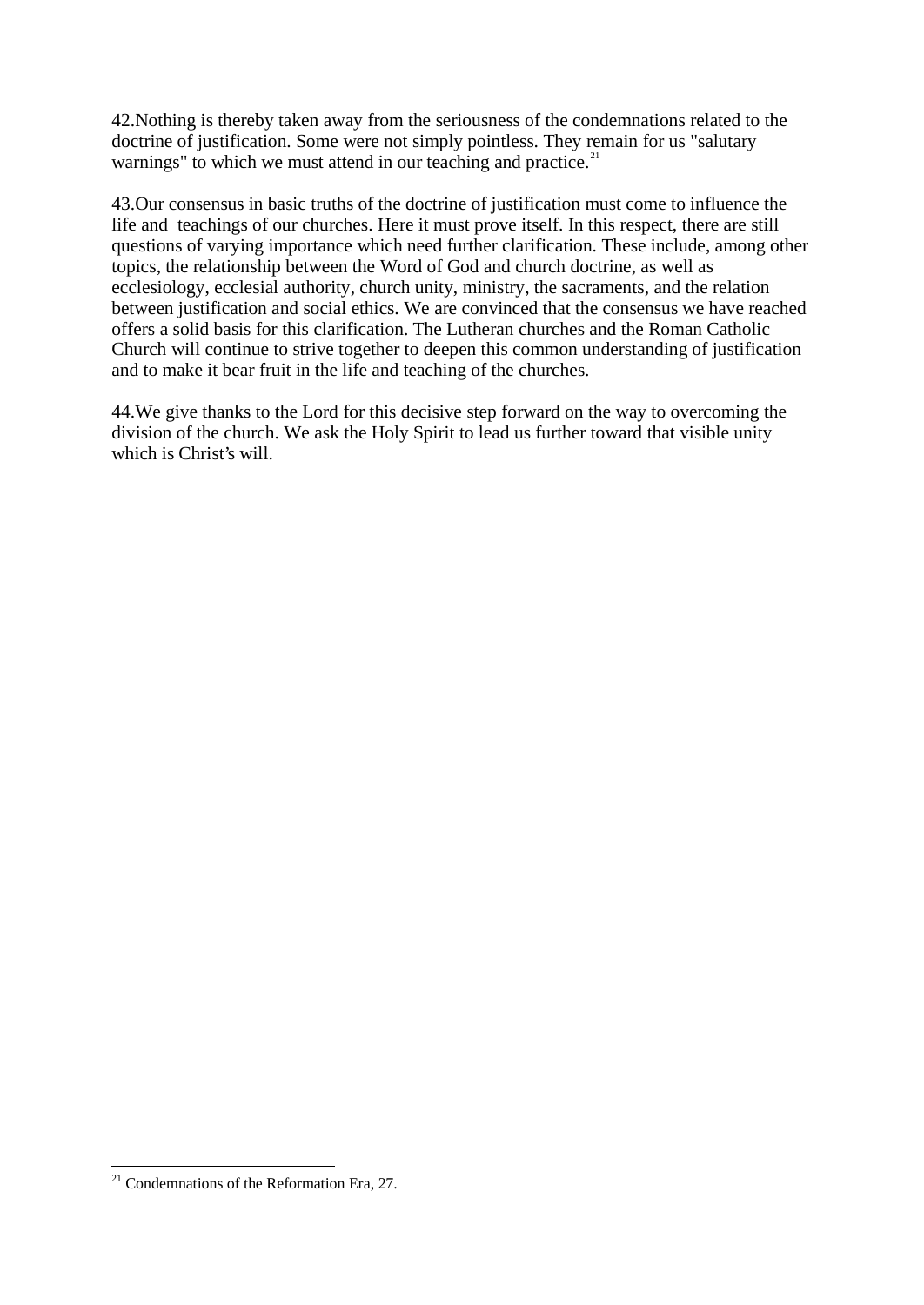# **Resources for the Joint Declaration on the Doctrine of Justification**

In parts 3 and 4 of the "Joint Declaration" formulations from different Lutheran-Catholic dialogues are referred to. They are the following documents:

"All Under One Christ," Statement on the Augsburg Confession by the Roman Catholic/Lutheran Joint Commission, 1980, in: Growth in Agreement, edited by Harding Meyer and Lukas Vischer, New York/Ramsey, Geneva, 1984, 241-247.

Denzinger-Schönmetzer, Enchiridion symbolorum ...32nd to 36th edition (hereafter: DS).

Denzinger-Hünermann, Enchiridion symbolorum ...since the 37th edition (hereafter: DH).

Evaluation of the Pontifical Council for Promoting Christian Unity of the Study Lehrverurteilungen - kirchentrennend?, Vatican, 1992, unpublished document (hereafter: PCPCU).

Justification by Faith, Lutherans and Catholics in Dialogue VII, Minneapolis, 1985 (hereafter: USA).

Position Paper of the Joint Committee of the United Evangelical Lutheran Church of Germany and the LWF German National Committee regarding the document "The Condemnations of the Reformation Era. Do They Still Divide?" in: Lehrverurteilungen im Gespräch, Göttingen, 1993 (hereafter: VELKD).

The Condemnations of the Reformation Era. Do they Still Divide? Edited by Karl Lehmann and Wolfhart Pannenberg, Minneapolis, 1990 (hereafter: LV:E)

For 3: The Common Understanding of Justification (paras 17 and 18) (LV:E 68f; VELKD 95)

- "... a faith centered and forensically conceived picture of justification is of major importance for Paul and, in a sense, for the Bible as a whole, although it is by no means the only biblical or Pauline way of representing God's saving work" (USA, no. 146).

- "Catholics as well as Lutherans can acknowledge the need to test the practices, structures, and theologies of the church by the extent to which they help or hinder 'the proclamation of God's free and merciful promises in Christ Jesus which can be rightly received only through faith' (para. 28)" (USA, no. 153).

Regarding the "fundamental affirmation" (USA, no. 157; cf. 4) it is said:

- "This affirmation, like the Reformation doctrine of justification by faith alone, serves as a criterion for judging all church practices, structures, and traditions precisely because its counterpart is 'Christ alone' (solus Christus). He alone is to be ultimately trusted as the one mediator through whom God in the Holy Spirit pours out his saving gifts. All of us in this dialogue affirm that all Christian teachings, practices, and offices should so function as to foster 'the obedience of faith' (Rom. 1:5) in God's saving action in Christ Jesus alone through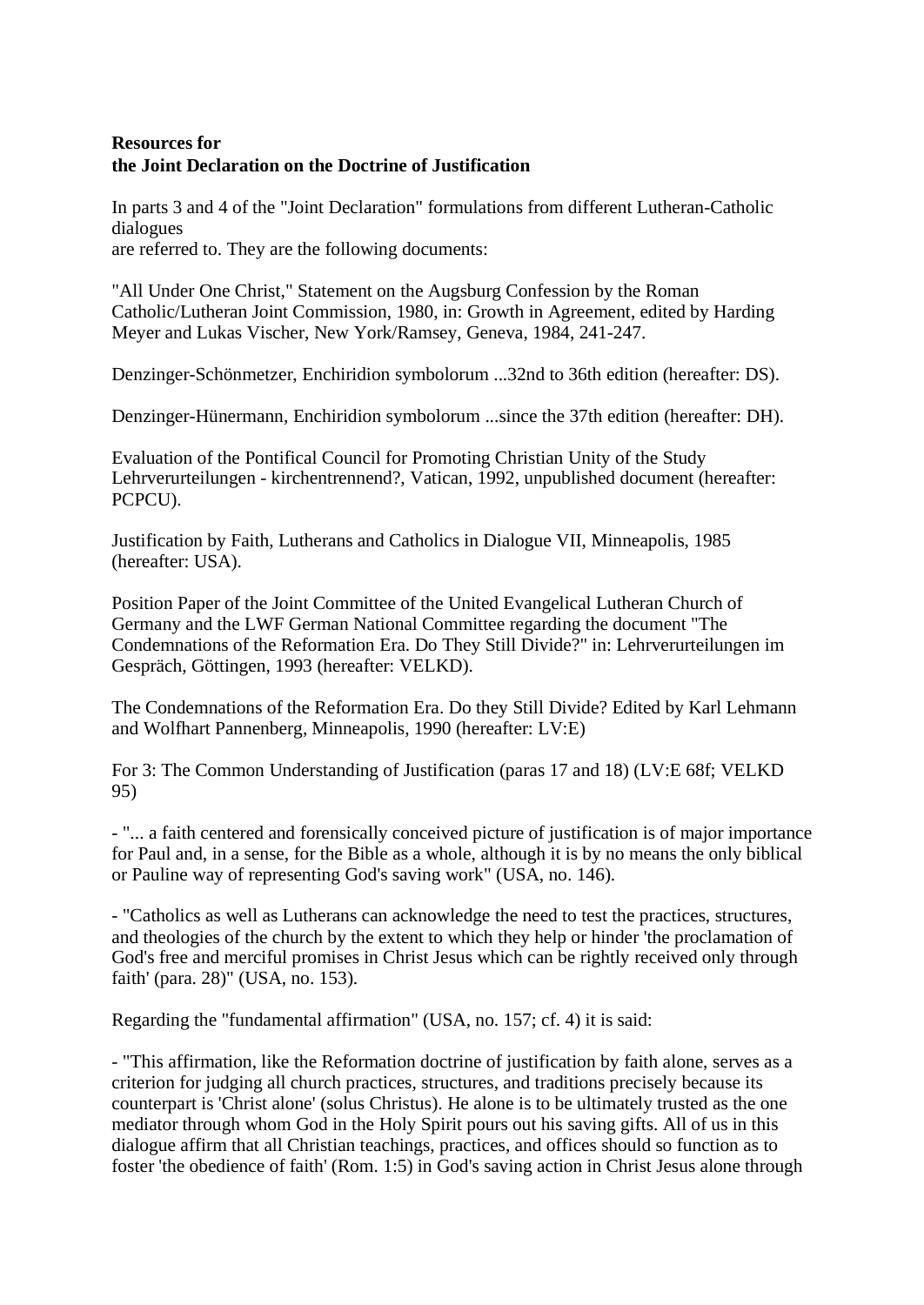the Holy Spirit, for the salvation of the faithful and the praise and honor of the heavenly Father" (USA, no. 160).

- "For that reason, the doctrine of justification - and, above all, its biblical foundation - will always retain a special function in the church. That function is continually to remind Christians that we sinners live solely from the forgiving love of God, which we merely allow to be bestowed on us, but which we in no way - in however modified a form - 'earn' or are able to tie down to any preconditions or postconditions. The doctrine of justification therefore becomes the touchstone for testing at all times whether a particular interpretation of our relationship to God can claim the name of 'Christian.' At the same time, it becomes the touchstone for the church, for testing at all times whether its proclamation and its praxis correspond to what has been given to it by its Lord" (LV:E 69).

- "An agreement on the fact that the doctrine of justification is significant not only as one doctrinal component within the whole of our church's teaching, but also as the touchstone for testing the whole doctrine and practice of our churches, is - from a Lutheran point of view fundamental progress in the ecumenical dialogue between our churches. It cannot be welcomed enough" (VELKD 95, 20-26; cf. 157).

- "For Lutherans and Catholics, the doctrine of justification has a different status in the hierarchy of truth; but both sides agree that the doctrine of justification has its specific function in the fact that it is 'the touchstone for testing at all times whether a particular interpretation of our relationship to God can claim the name of "Christian". At the same time it becomes the touchstone for the church, for testing at all times whether its proclamation and its praxis correspond to what has been given to it by its Lord' (LV:E 69). The criteriological significance of the doctrine of justification for sacramentology, ecclesiology and ethical teachings still deserves to be studied further" (PCPCU 96).

For 4.1: Human Powerlessness and Sin in Relation to Justification (paras 19-21) (LV:E 42ff; 46; VELKD 77-81; 83f)

- "Those in whom sin reigns can do nothing to merit justification, which is the free gift of God's grace. Even the beginnings of justification, for example, repentance, prayer for grace, and desire for forgiveness, must be God's work in us" (USA, no. 156.3).

- "*Both* are concerned to make it clear that ... human beings cannot ... cast a sideways glance at their own endeavors ... But a response is not a 'work.' The response of faith is itself brought about through the uncoercible word of promise which comes to human beings from outside themselves. There can be '*co*operation' only in the sense that in faith the heart is involved, when the Word touches it and creates faith" (LV:E 46f).

- "Where, however, Lutheran teaching construes the relation of God to his human creatures in justification with such emphasis on the divine 'monergism' or the sole efficacy of Christ in such a way, that the person's willing acceptance of God's grace - which is itself a gift of God has no essential role in justification, then the Tridentine canons 4, 5, 6 and 9 still constitute a notable doctrinal difference on justification" (PCPCU 22).

-"The strict emphasis on the passivity of human beings concerning their justification never meant, on the Lutheran side, to contest the full personal participation in believing; rather it meant to exclude any cooperation in the event of justification itself. Justification is the work of Christ alone, the work of grace alone" (VELKD 84,3-8).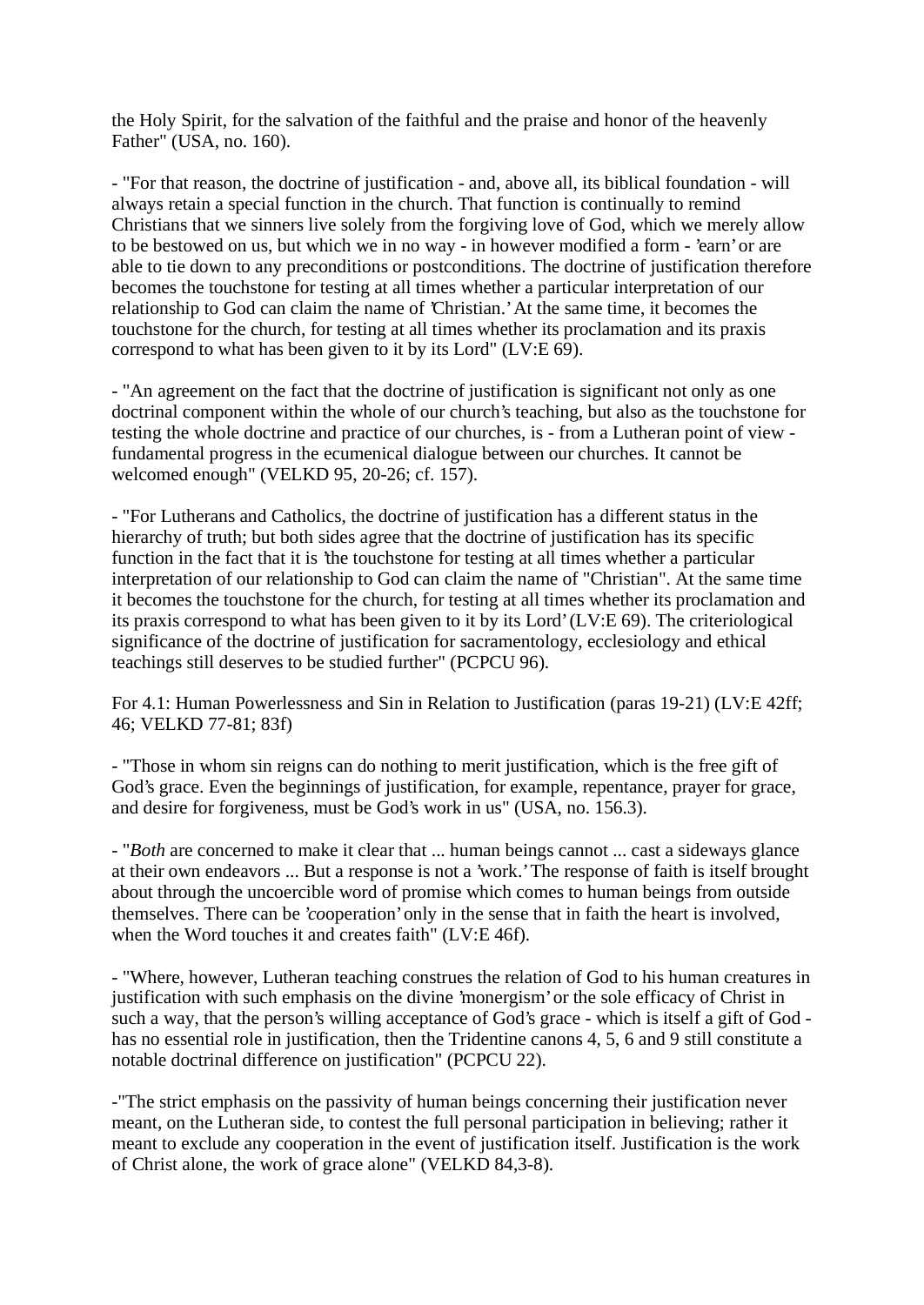For 4.2: Justification as Forgiveness of Sins and Making Righteous (paras. 22-24) (USA, nos. 98-101; LV:E 47ff; VELKD 84ff; cf. also the quotations for 4.3)

- "By justification we are both declared and made righteous. Justification, therefore, is not a legal fiction. God, in justifying, effects what he promises; he forgives sin and makes us truly righteous" (USA, no. 156,5).

- "Protestant theology does not overlook what Catholic doctrine stresses: the creative and renewing character of God's love; nor does it maintain ..God's impotence toward a sin which is 'merely' forgiven in justification but which is not truly abolished in its power to divide the sinner from God" (LV:E 49).

- "The Lutheran doctrine has never understood the 'crediting of Christ's justification' as without effect on the life of the faithful, because Christ's word achieves what it promises. Accordingly the Lutheran doctrine understands grace as God's favor, but nevertheless as effective power ..'for where there is forgiveness of sins, there is also life and salvation'" (VELKD 86,15-23).

- "Catholic doctrine does not overlook what Protestant theology stresses: the personal character of grace, and its link with the Word; nor does it maintain ..grace as an objective 'possession' (even if a conferred possession) on the part of the human being - something over which he can dispose" (LV:E 49).

For 4.3: Justification by Faith and through Grace (paras. 25-27) (USA, nos. 105ff; LV:E 49- 53; VELKD 87-90)

- "If we translate from one language to another, then Protestant talk about justification through faith corresponds to Catholic talk about justification through grace; and on the other hand, Protestant doctrine understands substantially under the one word 'faith' what Catholic doctrine (following 1 Cor. 13:13) sums up in the triad of 'faith, hope, and love'" (LV:E 52).

- "We emphasize that faith in the sense of the first commandment always means love to God and hope in him and is expressed in the love to the neighbour" (VELKD 89,8-11).

- "Catholics ..teach as do Lutherans, that nothing prior to the free gift of faith merits justification and that all of God's saving gifts come through Christ alone" (USA, no. 105).

- "The Reformers ..understood faith as the forgiveness and fellowship with Christ effected by the word of promise itself .. This is the ground for the new being, through which the flesh is dead to sin and the new man or woman in Christ has life (sola fide per Christum). But even if this faith necessarily makes the human being new, the Christian builds his confidence, not on his own new life, but solely on God's gracious promise. Acceptance in Christ is sufficient, if 'faith' is understood as 'trust in the promise' (fides promissionis)" (LV:E 50).

- Cf. The Council of Trent, Session 6, Chap. 7: "Consequently, in the process of justification, together with the forgiveness of sins a person receives, through Jesus Christ into whom he is grafted, all these infused at the same time: faith, hope and charity" (DH 1530).

- "According to Protestant interpretation, the faith that clings unconditionally to God's promise in Word and Sacrament is sufficient for righteousness before God, so that the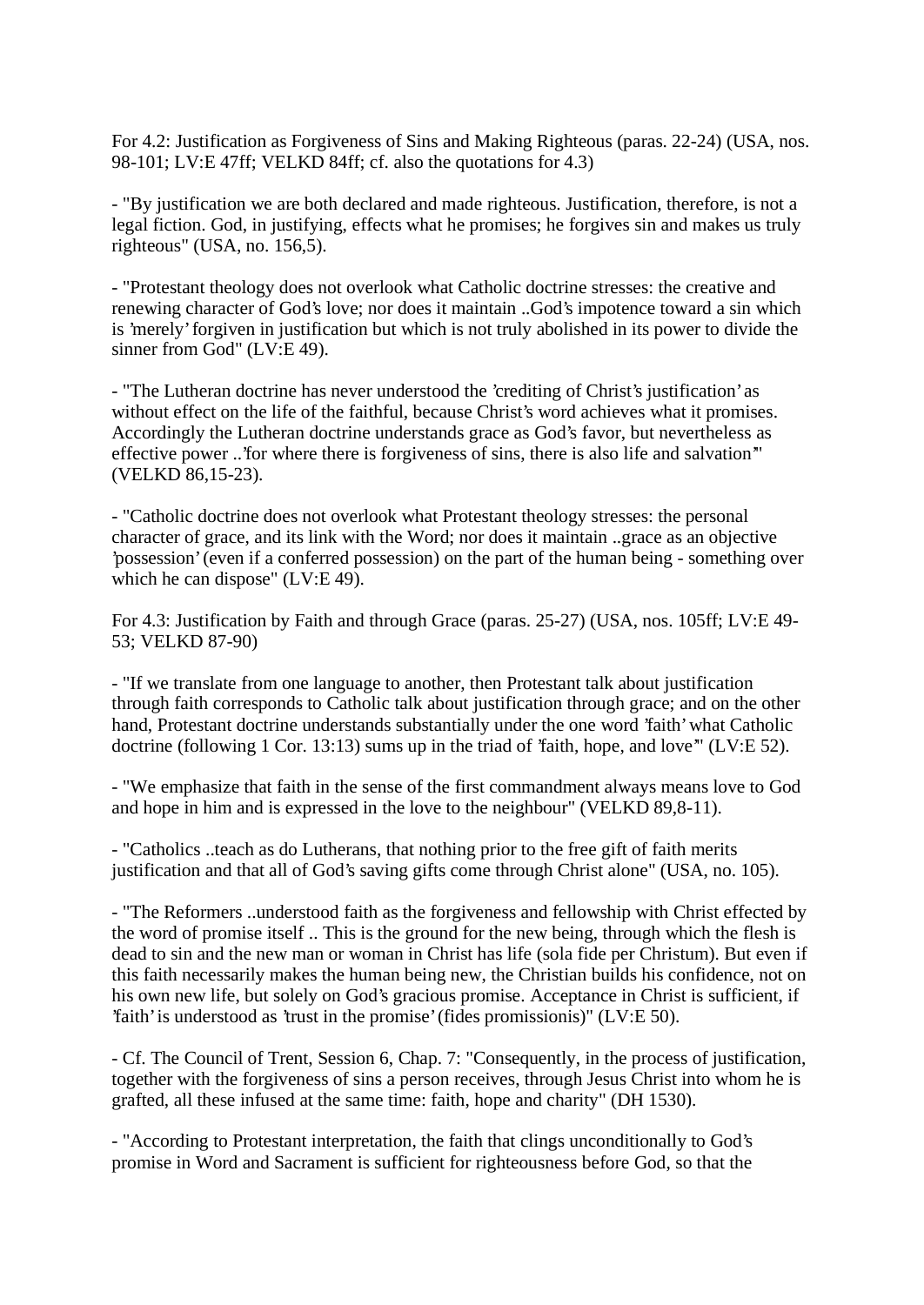renewal of the human being, without which there can be no faith, does not in itself make any contribution to justification" (LV:E 52).

- "As Lutherans we maintain the distinction between justification and sanctification, of faith and works, which however implies no separation" (VELKD 89,6-8).

- "Catholic doctrine knows itself to be at one with the Protestant concern in emphasizing that the renewal of the human being does not 'contribute' to justification, and is certainly not a contribution to which he could make any appeal before God. Nevertheless it feels compelled to stress the renewal of the human being through justifying grace, for the sake of acknowledging God's newly creating power; although this renewal in faith, hope, and love is certainly nothing but a response to God's unfathomable grace" (LV:E 52f).

- "Insofar as the Catholic doctrine stresses that grace is personal and linked with the Word, that renewal ..is certainly nothing but a response effected by God's word itself, and that the renewal of the human being does not contribute to justification, and is certainly not a contribution to which a person could make any appeal before God, our objection ..no longer applies" (VELKD 89,12-21).

For 4.4: The Justified as Sinner (paras. 28-30) (USA, nos. 102ff; LV:E 44ff; VELKD 81ff)

- "For however just and holy, they fall from time to time into the sins that are those of daily existence.

What is more, the Spirit's action does not exempt believers from the lifelong struggle against sinful tendencies. Concupiscence and other effects of original and personal sin, according to Catholic doctrine, remain in the justified, who therefore must pray daily to God for forgiveness" (USA, no. 102).

- "The doctrines laid down at Trent and by the Reformers are at one in maintaining that original sin, and also the concupiscence that remains, are in contradiction to God ..object of the lifelong struggle against sin ..[A]fter baptism, concupiscence in the person justified no longer cuts that person off from God; in Tridentine language, it is 'no longer sin in the real sense'; in Lutheran phraseology, it is peccatum regnatum, 'controlled sin'" (LV:E 46).

- "The question is how to speak of sin with regard to the justified without limiting the reality of salvation. While Lutherans express this tension with the term 'controlled sin' (peccatum regnatum) which expresses the teaching of the Christian as 'being justified and sinner at the same time' (simul iustus et peccator), Roman Catholics think the reality of salvation can only be maintained by denying the sinful character of concupiscence. With regard to this question a considerable rapprochement is reached if LV:E calls the concupiscence that remains in the justified a 'contradiction to God' and thus qualifies it as sin" (VELKD 82,29-39).

For 4.5: Law and Gospel (paras. 31-33)

- According to Pauline teaching this topic concerns the Jewish law as means of salvation. This law was fulfilled and overcome in Christ. This statement and the consequences from it have to be understood on this basis.

- With reference to Canons 19f of the Council of Trent, the VELKD (89,28-36) says as follows: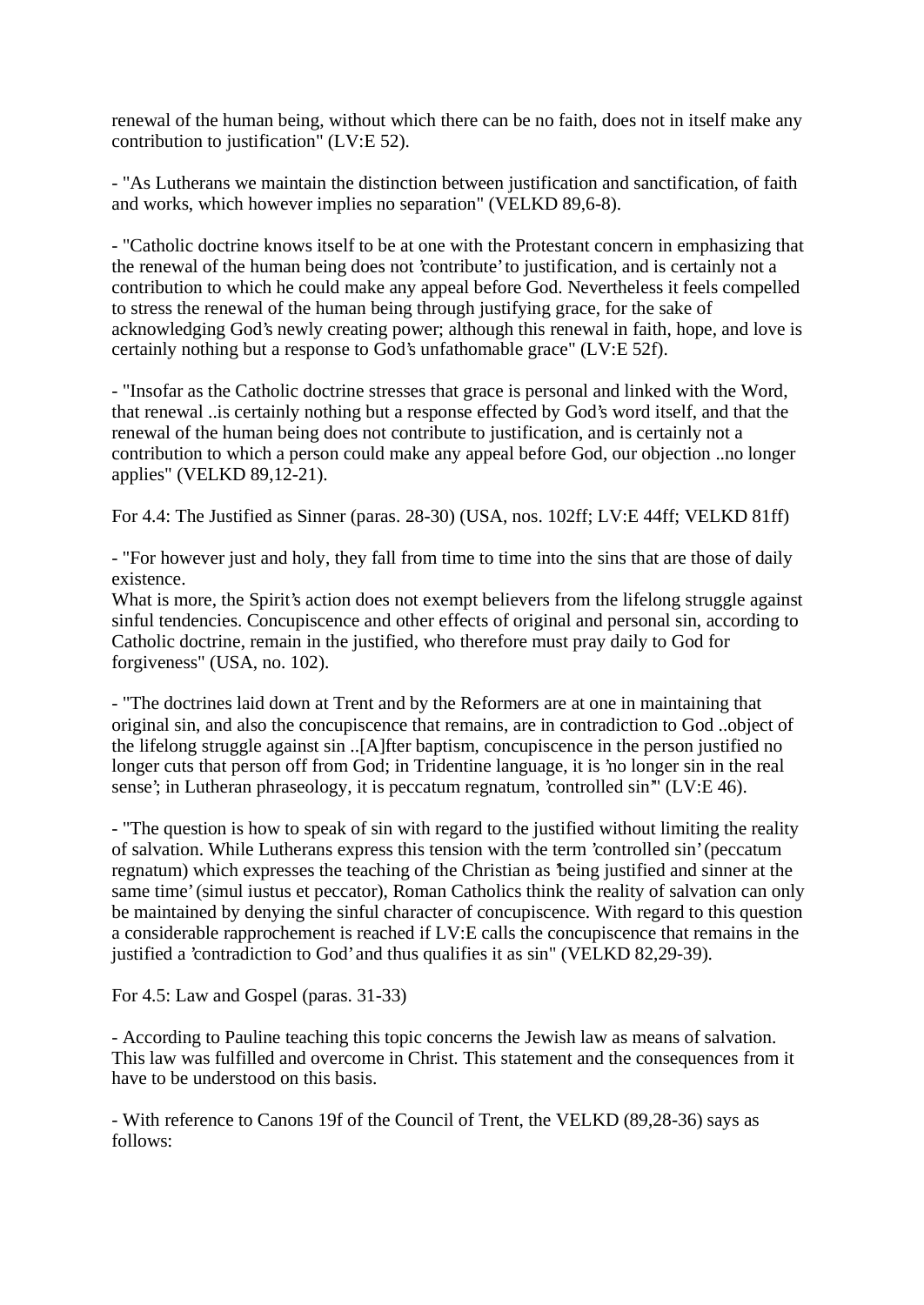"The ten commandments of course apply to Christians as stated in many places of the confessions.. If Canon 20 stresses that a person ..is bound to keep the commandments of God, this canon does not strike to us; if however Canon 20 affirms that faith has salvific power only on condition of keeping the commandments this applies to us. Concerning the reference of the Canon regarding the commandments of the church, there is no difference between us if these commandments are only expressions of the commandments of God; otherwise it would apply to us."

- The last paragraph is related factually to 4.3, but emphasizes the 'convicting function' of the law which is important to Lutheran thinking.

For 4.6: Assurance of Salvation (paras. 34-36) (LV:E 53-56; VELKD 90ff)

- "The question is: How can, and how may, human beings live before God in spite of their weakness, and with that weakness?" (LV:E 53).

- "The foundation and the point of departure [of the Reformers is] ..the reliability and sufficiency of God's promise, and the power of Christ's death and resurrection; human weakness, and the threat to faith and salvation which that involves" (LV:E 56).

- The Council of Trent also emphasizes that "it is necessary to believe that sins are not forgiven, nor have they ever been forgiven, save freely by the divine mercy on account of Christ;" and that we must not doubt "the mercy of God, the merit of Christ and the power and efficacy of the sacraments; so it is possible for anyone, while he regards himself and his own weakness and lack of dispositions, to be anxious and fearful about his own state of grace" (Council of Trent, Session 6, chapter 9, DH 1534).

- "Luther and his followers go a step farther. They urge that the uncertainty should not merely be endured. We should avert our eyes from it and take seriously, practically, and personally the objective efficacy of the absolution pronounced in the sacrament of penance, which comes 'from outside.' ..Since Jesus said, 'Whatever you loose on earth shall be loosed in heaven' (Matt. 16:19), the believer ..would declare Christ to be a liar ..if he did not rely with a rock-like assurance on the forgiveness of God uttered in the absolution ..This reliance can itself be subjectively uncertain - that the assurance of forgiveness is not a security of forgiveness (securitas); but this must not be turned into yet another problem, so to speak: the believer should turn his eyes away from it, and should look only to Christ's word of forgiveness" (LV:E 53f).

- "Today Catholics can appreciate the Reformer's efforts to ground faith in the objective reality of Christ's promise, 'whatsoever you loose on earth ....' and to focus believers on the specific word of absolution from sins. ..Luther's original concern to teach people to look away from their experience, and to rely on Christ alone and his word of forgiveness [is not to be condemned]" (PCPCU 24).

- A mutual condemnation regarding the understanding of the assurance of salvation "can even less provide grounds for mutual objection today - particularly if we start from the foundation of a biblically renewed concept of faith. For a person can certainly lose or renounce faith, and self-commitment to God and his word of promise. But if he believes in this sense, he *cannot at the same time* believe that God is unreliable in his word of promise. In this sense it is true today also that - in Luther's words - faith *is* the assurance of salvation" (LV:E 56).